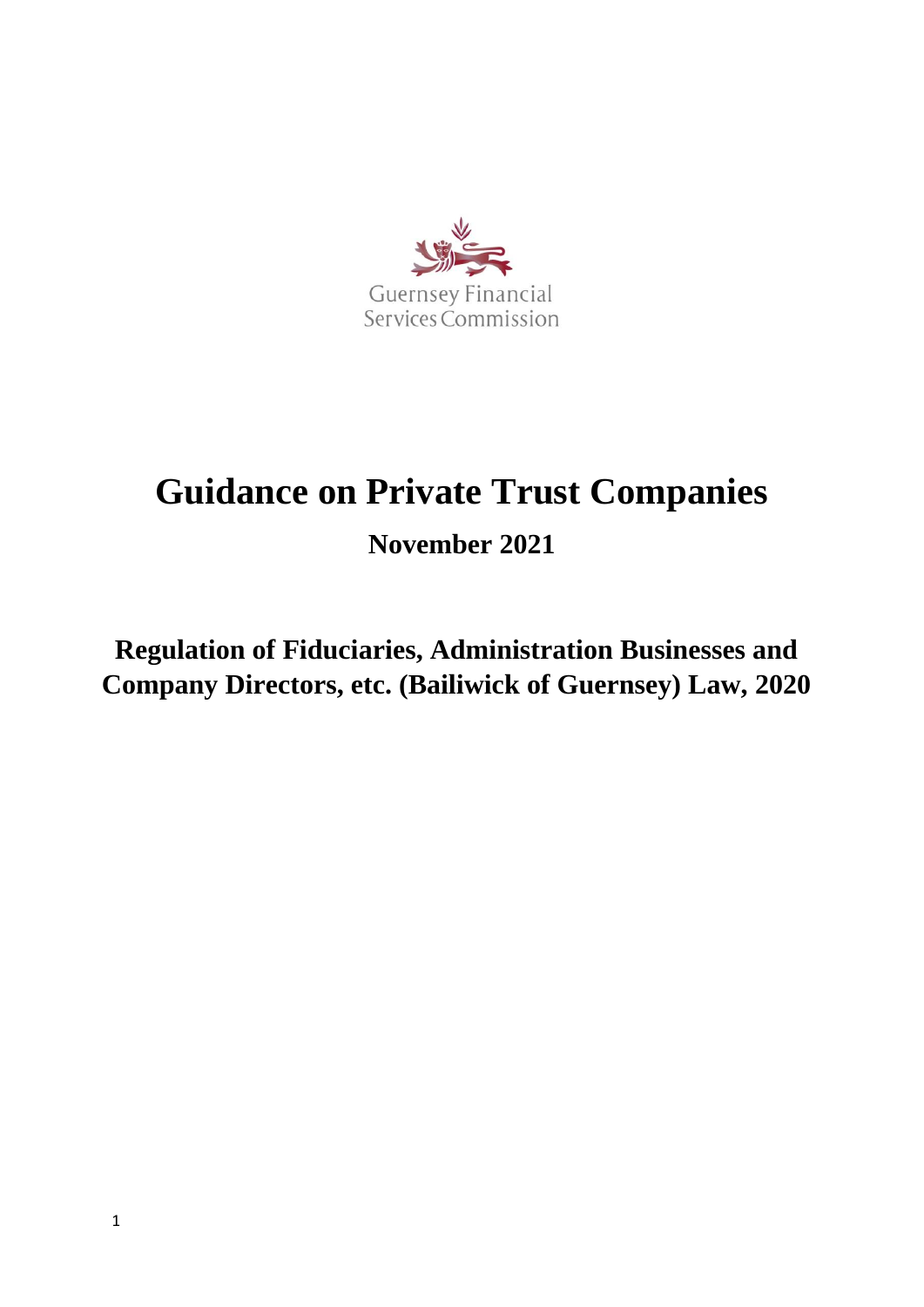# **Private Trust Companies**

#### **1. Introduction**

This note provides guidance on the regulatory requirements for Private Trust Companies ("PTCs") and sets out the Guernsey Financial Services Commission's (the "Commission") expectations of licensed fiduciaries which administer PTCs.

A PTC is a company that acts as a trustee to a specific trust or a group of connected trusts, often for one family.

## **2. Regulatory Requirements for PTCs**

Acting as trustee is a regulated activity under the Regulation of Fiduciaries, Administration Businesses and Company Directors, etc. (Bailiwick of Guernsey) Law, 2020 ("the Fiduciaries Law"). If a PTC acts as a trustee, by way of business, in or from within the Bailiwick or if a Bailiwick company acts as a trustee, by way of business, in or from within any place whatsoever, it must either apply for an exemption or a licence under the Fiduciaries Law.

The term "by way of business" is further explained below but it is noted that a PTC which does not conduct activities by way of business falls outside the scope of the Fiduciaries Law.

Reference may be made to the Application Decision Tree in the Appendix.

#### "By Way of Business"

Under the Fiduciaries Law a person who carries on an activity shall be deemed to do so by way of business if he receives any income, fee, emolument or other consideration in money or money's worth for doing so. For the avoidance of doubt, a PTC is acting by way of business even if it is merely acting as a conduit and paying fees onto a third party. A PTC which does not act by way of business is not required to apply for exemption or licensing under the Fiduciaries Law.

#### Exemption from licensing

However, under section  $3(1)(ac)$  of the Fiduciaries Law, it is possible for a PTC that is operating by way of business to seek a discretionary exemption from licensing. The Commission recognises that it may be potentially disproportionate to require a fiduciary licence for essentially one business relationship. Therefore the Commission may, where it thinks appropriate, having given consideration to the specific circumstances, and on application, exempt a PTC from the requirement to obtain a licence, provided that certain criteria are met.

#### *Criteria and consideration*

A PTC may apply for a discretionary exemption where each of the following criteria are fulfilled:

- The PTC will only act as a trustee to a specific trust or a group of connected trusts with common interest, such as those trusts are for one family.
- The PTC will not advertise or market its services to the public in any way.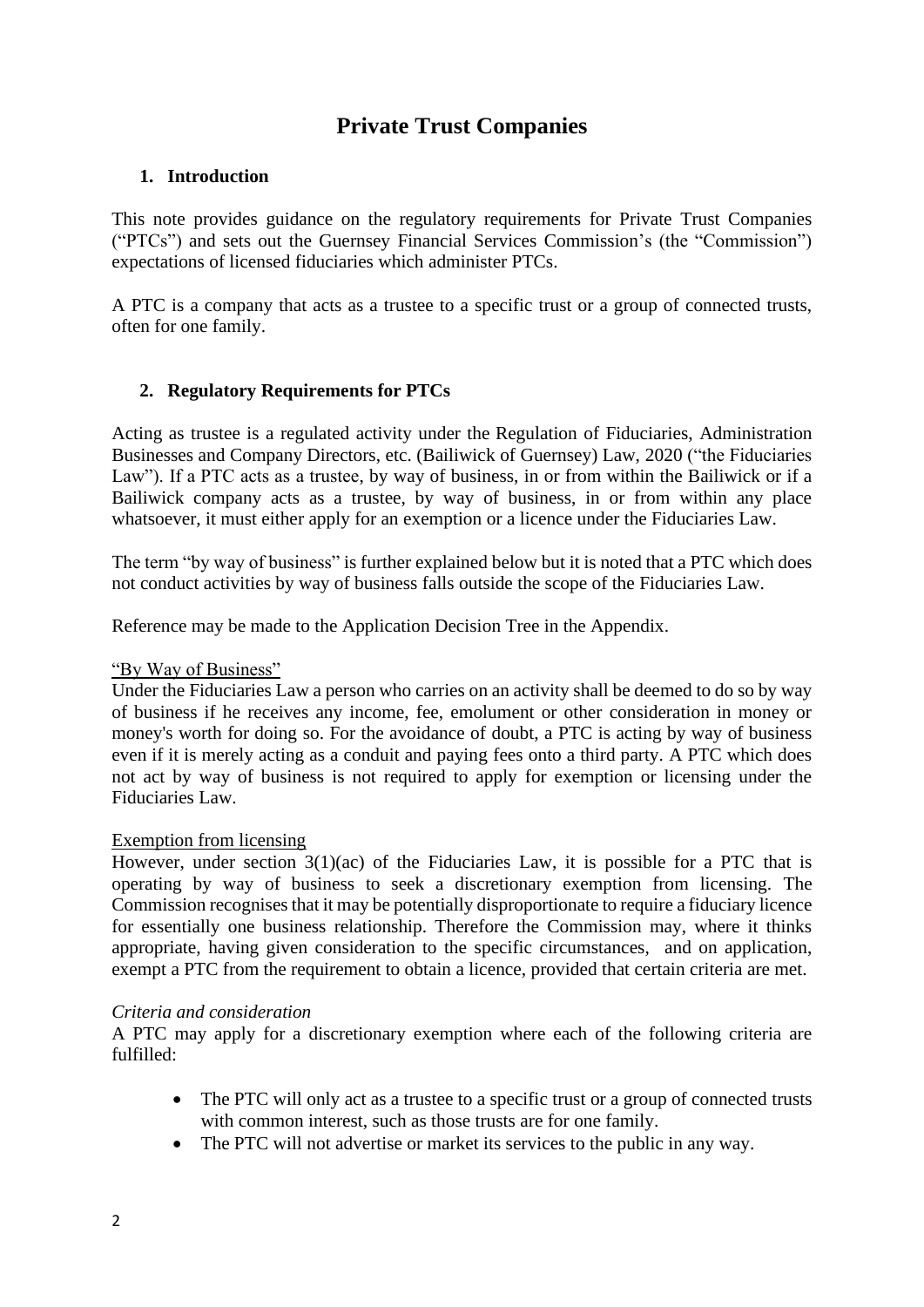- The Financial Services Business (Enforcement Powers) (Bailiwick of Guernsey) Law, 2020 (the "Enforcement Powers Law") stipulates that no person other than a licensed fiduciary shall use any name which indicates or may reasonably be understood to indicate that such person is a licensed fiduciary. However, the Enforcement Powers Law provides that a PTC may apply to the Commission for a permission to use certain names, including "trust" or "trustee". The PTC can apply for such permission at the same time as making the application for a discretionary exemption. For the avoidance of doubt, the term "PTC" may be used without having to obtain a permission.
- The PTC will be administered by a company licensed under the Fiduciaries Law.
- The licensed fiduciary which will administer the PTC confirms to the Commission that it will retain sufficient knowledge and information about the PTC's ownership and control structure and about its activities to be satisfied that:
	- a) the PTC is effectively administered and governed; and
	- b) the PTC complies with relevant laws and regulatory requirements.

This may be achieved for example, by any of or a combination of: provision of a director on the board of the PTC, provision of a company secretary, provision of authorised signatory, and close monitoring and oversight of the PTC.

The granting of a discretionary exemption will depend on the facts and circumstances of each individual case. For example, the Commission will also need to be satisfied that it has no concerns in respect of the individuals, parties or activities associated with the PTC.

As a matter of general policy, the Commission will apply a standard condition on the exempted PTC requiring it to be administered within the AML/CFT controls of the licensed fiduciary which administers it.

An application for a discretionary exemption should be submitted for the attention of the Authorisations Division using the application form *[here](http://intranet/Projects/roli/Working%20Documents/Codes%20and%20Guidance%20Consultation/April%202021%20-%20PTC%20Guidance%20-%20Draft.docx)* and should be accompanied by the applicable fee (or fees if a request to use name is also being made) which can be found using the following link *[here.](http://intranet/Projects/roli/Working%20Documents/Codes%20and%20Guidance%20Consultation/April%202021%20-%20PTC%20Guidance%20-%20Draft.docx)*

#### Application for a Fiduciary licence

There may be cases where a PTC may prefer to seek a fiduciary licence. This may be because a PTC considers that it has sufficient expertise as well as an appropriate AML/CFT framework in place not to require an existing fiduciary licensee to assist it in administering its business.

Holding a fiduciary licence may provide comfort to the beneficiary family group and third parties such as bankers or insurance companies as the PTC is subject to the supervision of the Commission. However, as a fiduciary licensee is normally permitted to undertake a full range of regulated activities, it may be appropriate for a PTC's licence to be issued subject to conditions that limit the activities that may be carried on.

For further information on the criteria, procedures and fees required to apply for a fiduciary licence please refer to the following Commission website pages.

[https://www.gfsc.gg/authorisations/fiduciary-applications/full-fiduciary-licence-corporate](http://intranet/Projects/roli/Working%20Documents/Codes%20and%20Guidance%20Consultation/April%202021%20-%20PTC%20Guidance%20-%20Draft.docx) [https://www.gfsc.gg/industry-sectors/fiduciary/fees.](http://intranet/Projects/roli/Working%20Documents/Codes%20and%20Guidance%20Consultation/April%202021%20-%20PTC%20Guidance%20-%20Draft.docx)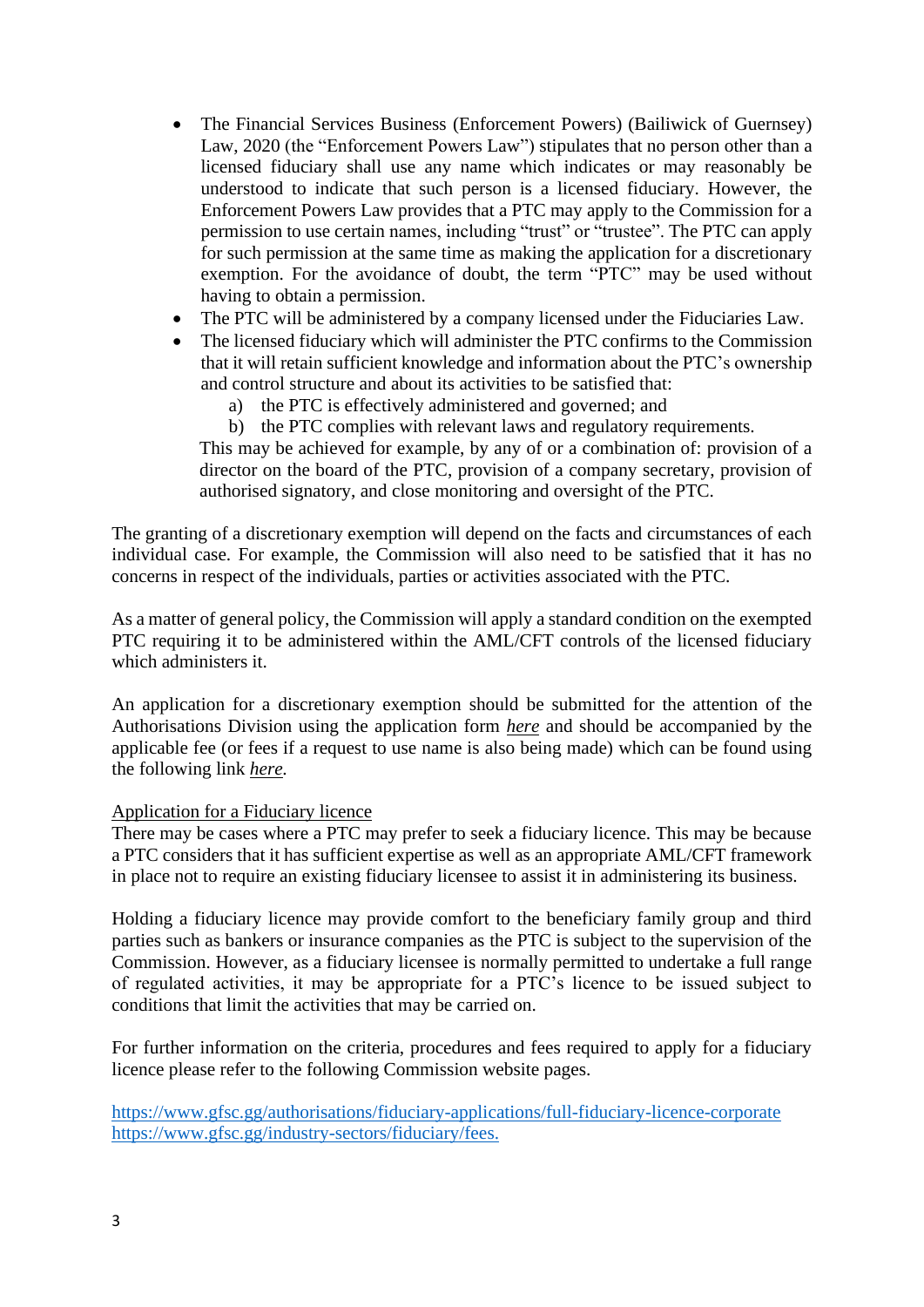Private Trust Foundation ("PTF")

The Commission is open to consider applications for a discretionary exemption for a PTF. In considering granting an exemption to a PTF, the Commission will look into applying similar criteria as for the case of PTCs. The same application form (see link above) can be used.

## **3. Licensed Fiduciary Record-keeping**

By virtue of section 26(1) of the Fiduciaries Law, the Commission may request a licensed fiduciary to provide the Commission with information reasonably required for the Commission to perform its functions. In this respect, a licensed fiduciary which administers a PTC or a PTF should ensure that the records of the PTC or any PTF it administers including beneficial ownership information on the PTC, its directors and its controllers, and on the settlor, beneficiaries and any protector (if relevant) of the trust or trusts for which it acts will be made available for inspection by the Commission upon request. For the avoidance of doubt, this includes all PTCs and PTFs a licensed fiduciary administers, whether or not the entity is acting by way of business.